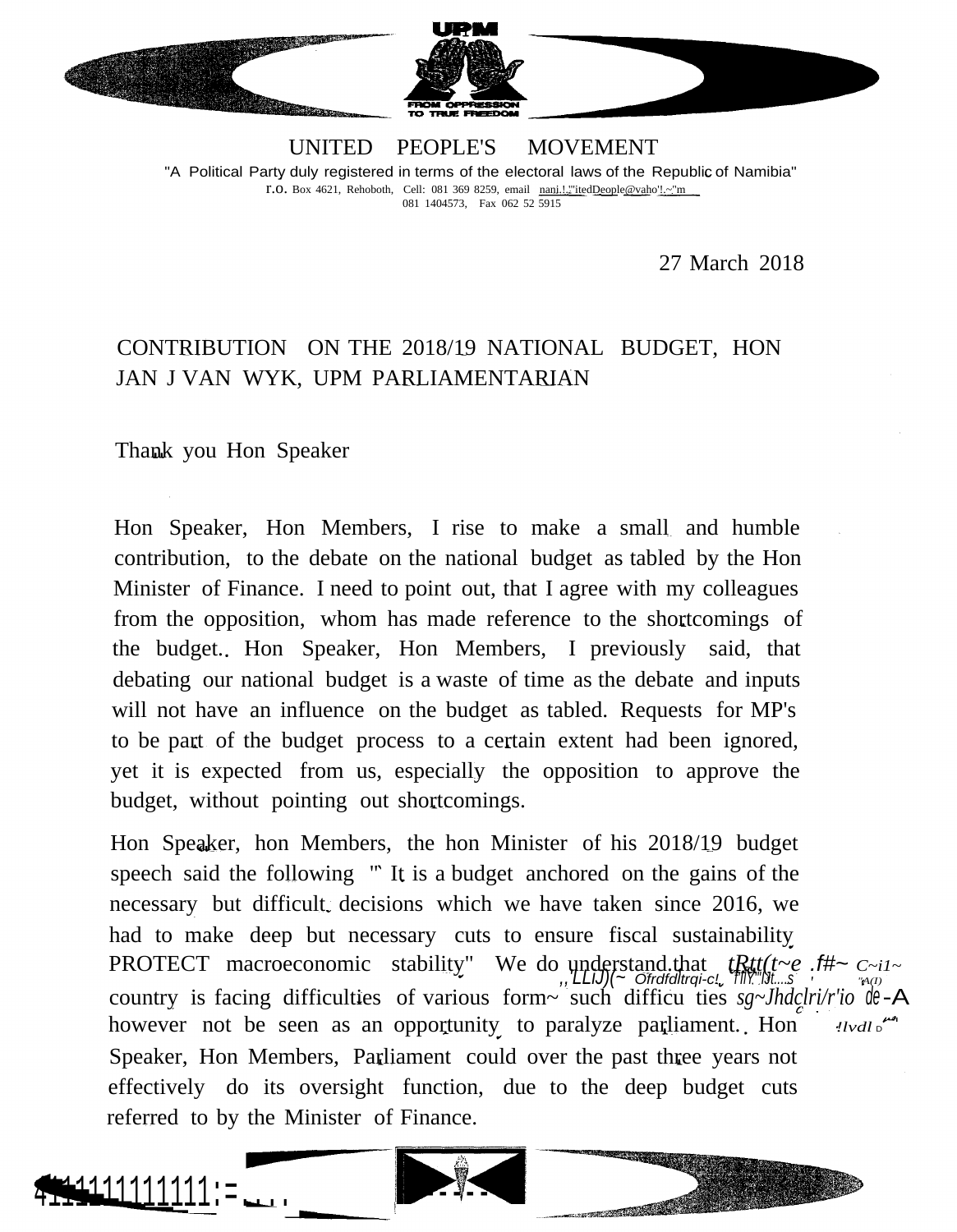Hon Speaker, Hon Members, the current budget again shows a huge decrease with regard to the allocation to Committee Services. Committee Chairpersons were instructed by MP's of various Committees to urgently address to issue with regard to allocation to Committee Services. It is clear that such efforts has failed, as indicated in the budget to be approved by us. Hon Members, all of us complain about the money allocated to the Committees, when in our committee meetings. Let us for once be bold enough to speak out in this August House about our complaints instead of keeping our silence and complain when in committee meetings. It is required from us to approve this budget and any other national budget for the effective governing and administration of the country, the question Hon Members is, do we know that the budgets approved by us falls short of Article 63 Section 2 (a)? Or is it that we just approve the budget for the sake of getting rid of it?

Hon Speaker, hon Members, provision was made for an increase on old age pensions, which we appreciate, however there is an urgent to revisit the amounts for social grants. This amounts has remained the same for some years now.

Hon Speaker, Hon Members, tax reforms are appreciated, the reforms are however re-active rather than pro-active. The idea of the NEEEF Bill as an instrument to promote economic empowerment will have a negative effect for direct investments. The 10% tax on dividends and taxation of religious and charitable institutions are also concerns.

Hon Speaker Hon Members, let me once again remind this August House that the resettlement programme has failed the masses of landless indigenous peoples of this country, as it continue to benefit the selected elite. It is clear that government is adamant to put through its efforts to allocate land to the elite before the second land conference. Further- more the mass housing programme has also failed. Research has highlighted poor communication between stakeholders as explanation for the mismatch between the demand and supply of housing in Namibia. Across the country houses build under the mass housing programme stands vandalized and without occupants, has

 $\tilde{\tau}$ 

2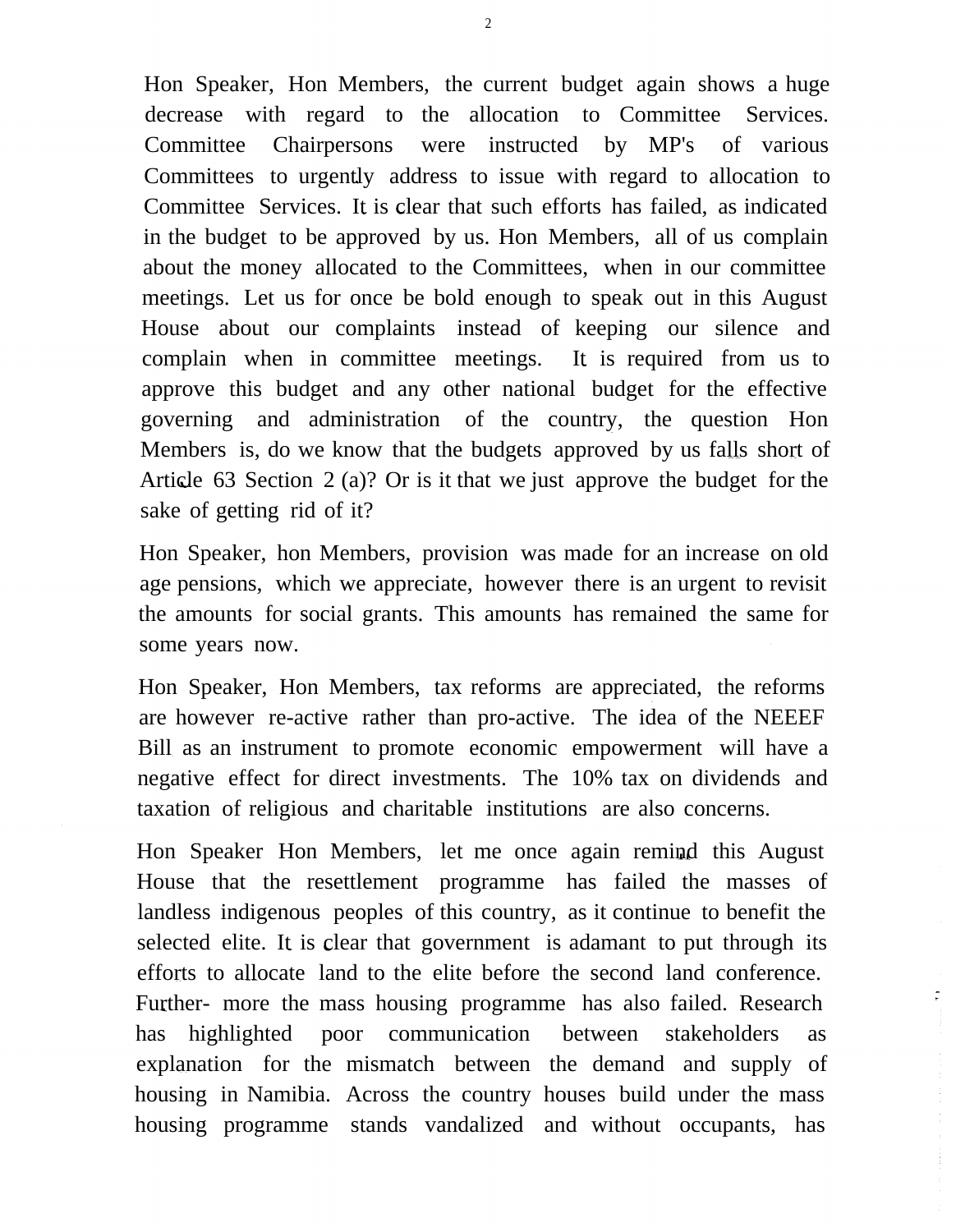houses meant for low income groups become inaccessible to them, but easy to get to middle income earners instead,

Hon Speaker Hon Members, housing is a human right, and in order to have a house you first need to have land. Most local authorities use land prices and the costs in servicing of land as an excuse to avail land to developers at the cost of the poor and low income groups. Land prices had been inflicted by those who can afford it, and nothing has been done to attend to the problem at hand. Across the country huge portions of urban land is made available at high cost to generate income for local authorities to cover their running expenses instead of using funds generated for the servicing of land. Landless people has grown into beggars as they, on a daily basis seek help from local authorities without success.

Hon Speaker, Hon Members, Namibia has become a nation of informal settlements, in short squatter camps. Hardap Region is presently cited as the region with the highest number of shacks. About 52% of households in the Hardap Region, consist of shacks. To avail urban land to the masses has become a challenge all over the country, and will remain a challenge as political will to attend to the issue is lacking. This failure has resulted in land grabbing, which again resulted in chaos and in death sometimes.

Hon Speaker, Hon Members whist the poor is begging for a piece of land, the developers and we the politicians are making the deals, speculating with land in urban areas, making sure that we are covered. I am not saying that we should not become involved in business, no. Yes we have a right to do business, my question is just, should we not first think about the landless and advice where necessary instead of helping ourselves.

Hon Speaker, My Party, the United People's Movement has over the past seven years, requested government to give urgent attention to the lack of affordable, standard land to the poor. However, it seems that this issue is not taken seriously. Our people are tired of waiting for urban land, and is forced to squat in backyards, pay high rent, which